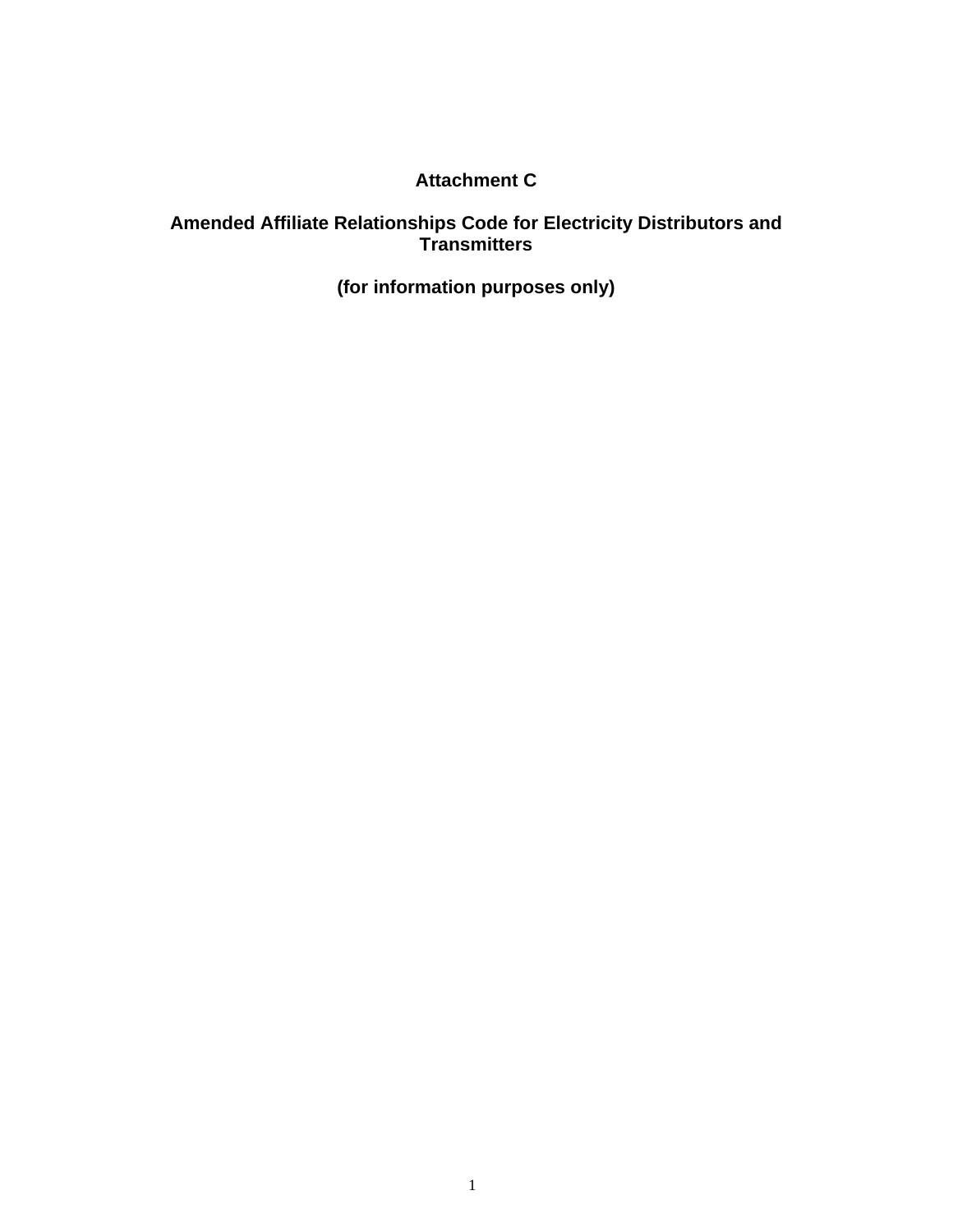# **1. GENERAL AND ADMINISTRATIVE PROVISIONS**

#### **1.1 Purpose of this Code**

This Code sets out rules that govern the conduct of utilities as that conduct relates to their respective affiliates, with the objective of:

- a) protecting ratepayers from harm that may arise as a result of dealings between a utility and its affiliate;
- b) preventing a utility from cross-subsidizing affiliate activities;
- c) protecting the confidentiality of information collected by a utility in the course of provision of utility services;
- d) ensuring there is no preferential access to utility services;
- e) preventing a utility from acting in a manner that provides an unfair business advantage to an affiliate that is an energy service provider*;* and
- f) preventing customer confusion that may arise from the relationship between a utility and its affiliate.

### **1.2 Definitions**

In this Code:

*"Act"* means the *Ontario Energy Board Act, 1998;* 

"affiliate", with respect to a corporation, has the same meaning as in the *Business Corporations Act* (Ontario);

"Affiliate Contract" means any contract between a utility and an affiliate, and includes a Services Agreement;

"agent" means a person acting on behalf of a utility and includes persons contracted to provide services to a utility;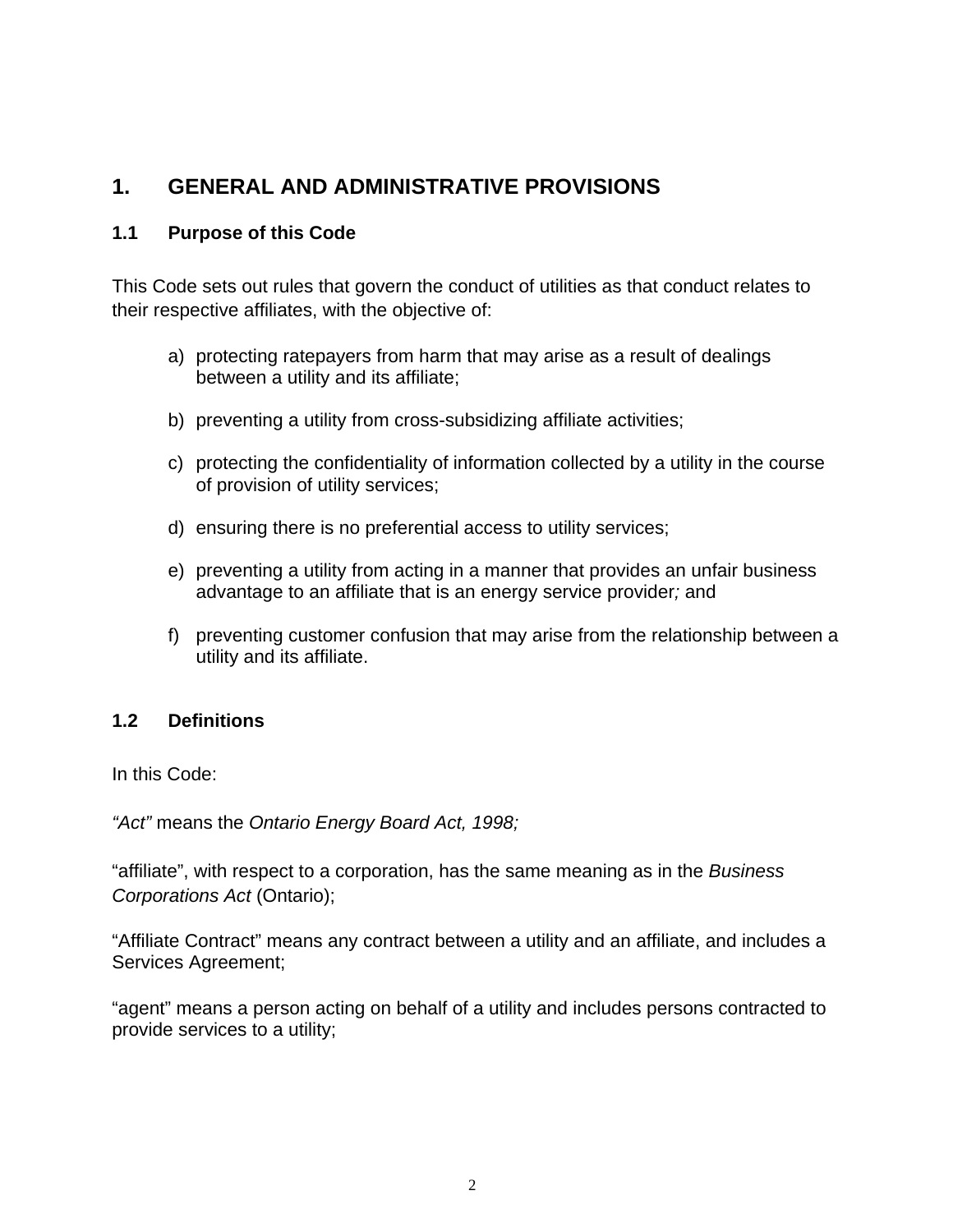"Board" means the Ontario Energy Board;

"Code" means this Affiliate Relationships Code for Electricity Distributors and Transmitters;

"confidential information" means information the utility has obtained relating to a specific smart sub-metering provider, wholesaler, consumer, retailer or generator in the process of providing current or prospective utility service;

"direct costs" means costs that can reasonably be identified with a specific unit of product or service or with a specific operation or cost centre;

"distribute" means to convey electricity at voltages of 50 kilovolts or less;

"distribution system" means a system for distributing electricity, and includes any structures, equipment or other things used for that purpose;

"distributor" means a person who owns or operates a distribution system;

"energy service provider" means a person, other than a utility or a shareholder of a utility that is a municipal corporation or the provincial government, involved in the supply of electricity or gas or related activities, including: retailing of electricity; marketing of natural gas; generation of electricity; energy management services; conservation or demand management programs; street lighting services; sentinel lighting services; metering (including smart sub-metering that is the subject of the Smart Sub-Metering Code and wholesale metering); billing other than solely for the delivery and supply of electricity or natural gas or for sewer or water services; and appliance (including water heater) sales, service and rentals;

 "fully-allocated cost" means the sum of direct costs plus a proportional share of indirect costs;

"indirect costs" means costs that cannot be identified with a specific unit of product or service or with a specific operation or cost centre, and include but are not limited to overhead costs, administrative and general expenses, and taxes;

"information services" means computer systems, services, databases and persons knowledgeable about the utility's information technology systems;

"licence" means a licence issued under Part V of the *Act*;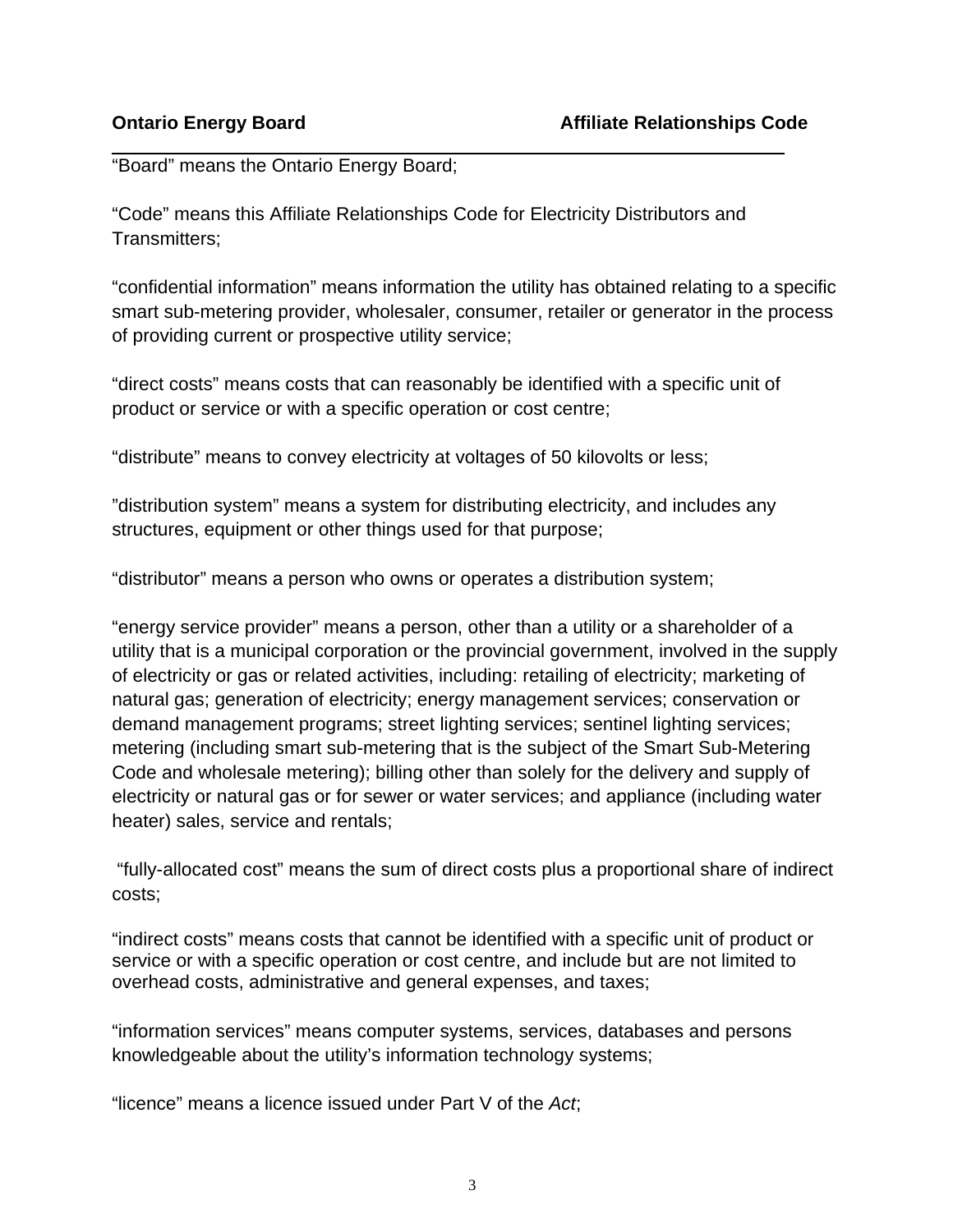"market price" means the price reached in an open and unrestricted market between informed and prudent parties, acting at arm's length and under no compulsion to act;

"rate" means a rate, charge or other consideration and includes a penalty for late payment;

"Rate Order" means an order of the Board that is in force at the relevant time which, among other things, regulates distribution and transmission rates to be charged by a utility;

"Services Agreement" means an agreement between a utility and its affiliate for the purpose of subsection 2.2 of this Code;

"shared corporate services" means business functions that provide shared strategic management and policy support to the corporate group of which the utility is a member, relating to legal, regulatory, procurement services, building or real estate support services, information management services, information technology services, corporate administration, finance, tax, treasury, pensions, risk management, audit services, corporate planning, human resources, health and safety, communications, investor relations, trustee, or public affairs;

"smart sub-metering provider" has the meaning given to it in the Smart Sub-metering Code;

"system planning information" means information pertaining to (i) the planning of a distribution system, including distribution system development or reinforcement plans, equipment acquisitions and work management plans, or (ii) the planning of systems involved in work management or of systems involved in the provision of customer service, including billing systems and call centre operations;

"transmission system" means a system for transmitting electricity , and includes any wires, structures, transformers, equipment or other things used for that purpose;

"transmit" means to convey electricity at voltages of more than 50 kilovolts;

"transmitter" means a person who owns or operates a transmission system;

"utility" means an electricity transmitter or electricity distributor that is licensed under Part V of the *Act*;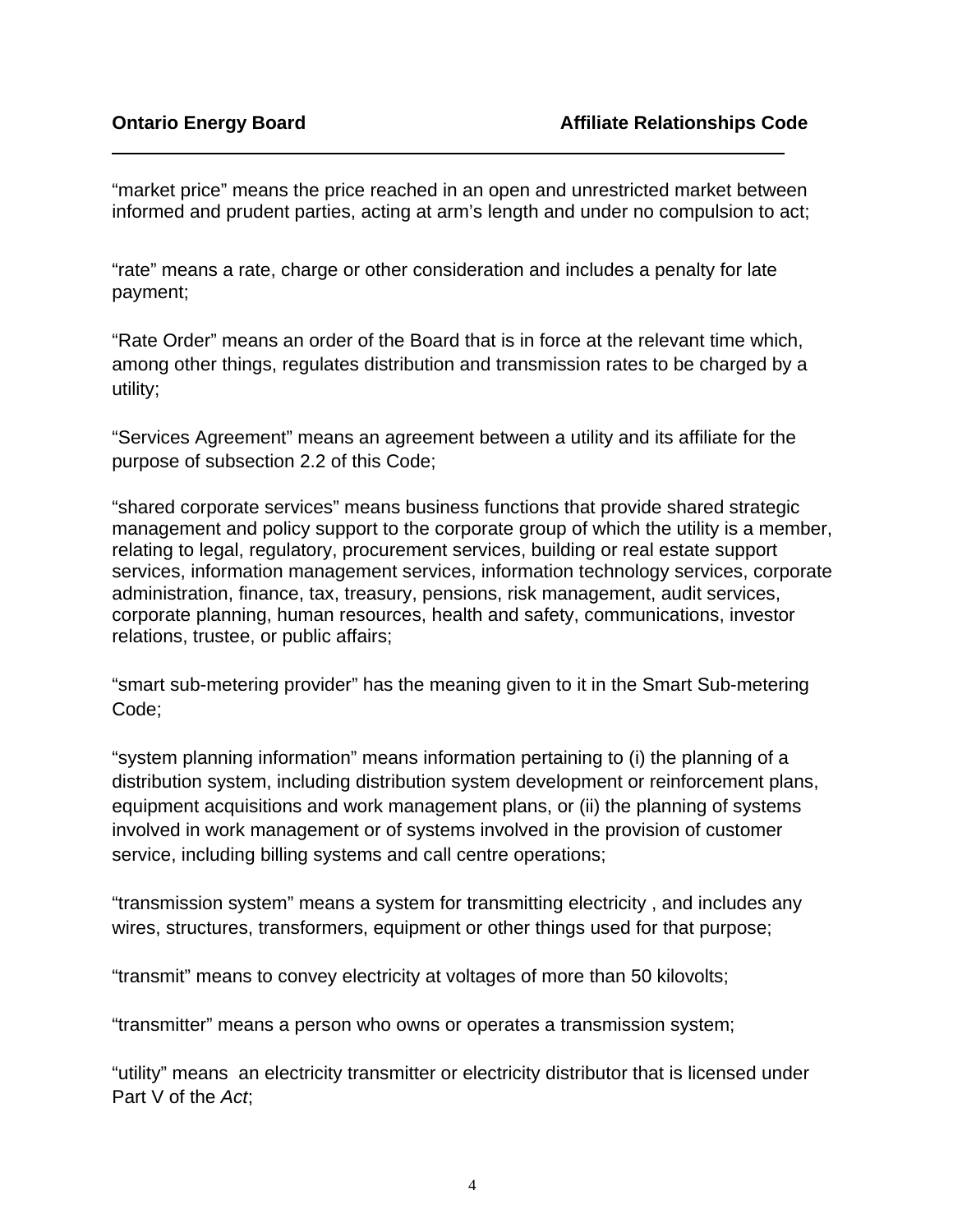"utility asset" means tangible or intangible property included in the utility's rate base;

"utility revenue" means, in relation to a distributor, its distribution revenue and, in relation to a transmitter, its transmission revenue; and

"utility services" means the services provided by a utility for which a rate or charge has been approved by the Board, and includes a distributor's obligation to sell electricity pursuant to section 29 of the *Electricity Act,1998.* 

#### **1.3 Interpretation**

Unless otherwise defined in this Code, words and phrases that have not been defined shall have the meaning ascribed to them in the licences issued by the Board, the *Act* or the *Electricity Act, 1998* as the case may be. Headings are for convenience only and shall not affect the interpretation of this Code. Words importing the singular include the plural and vice versa. A reference to a document or a provision of a document includes an amendment or supplement to, or a replacement of, that document or that provision of that document.

### **1.4 To Whom this Code Applies**

This Code applies to utilities licensed under Part V of the *Act*.

### **1.5 Hierarchy of Codes**

This Code shall prevail over any other code established by the Board where there is a conflict, subject to any specific conditions of a utility's licence.

### **1.6 Amendments to this Code and Determinations by the Board**

- 1.6.1 Except where expressly stated otherwise, any amendments to this Code shall come into force on the date on which the Board publishes the amendments by placing them on the Board's web site after they have been made by the Board.
- 1.6.2 The following amendments to this Code made by the Board on May 14, 2008 come into force on the date that is three months from the date on which the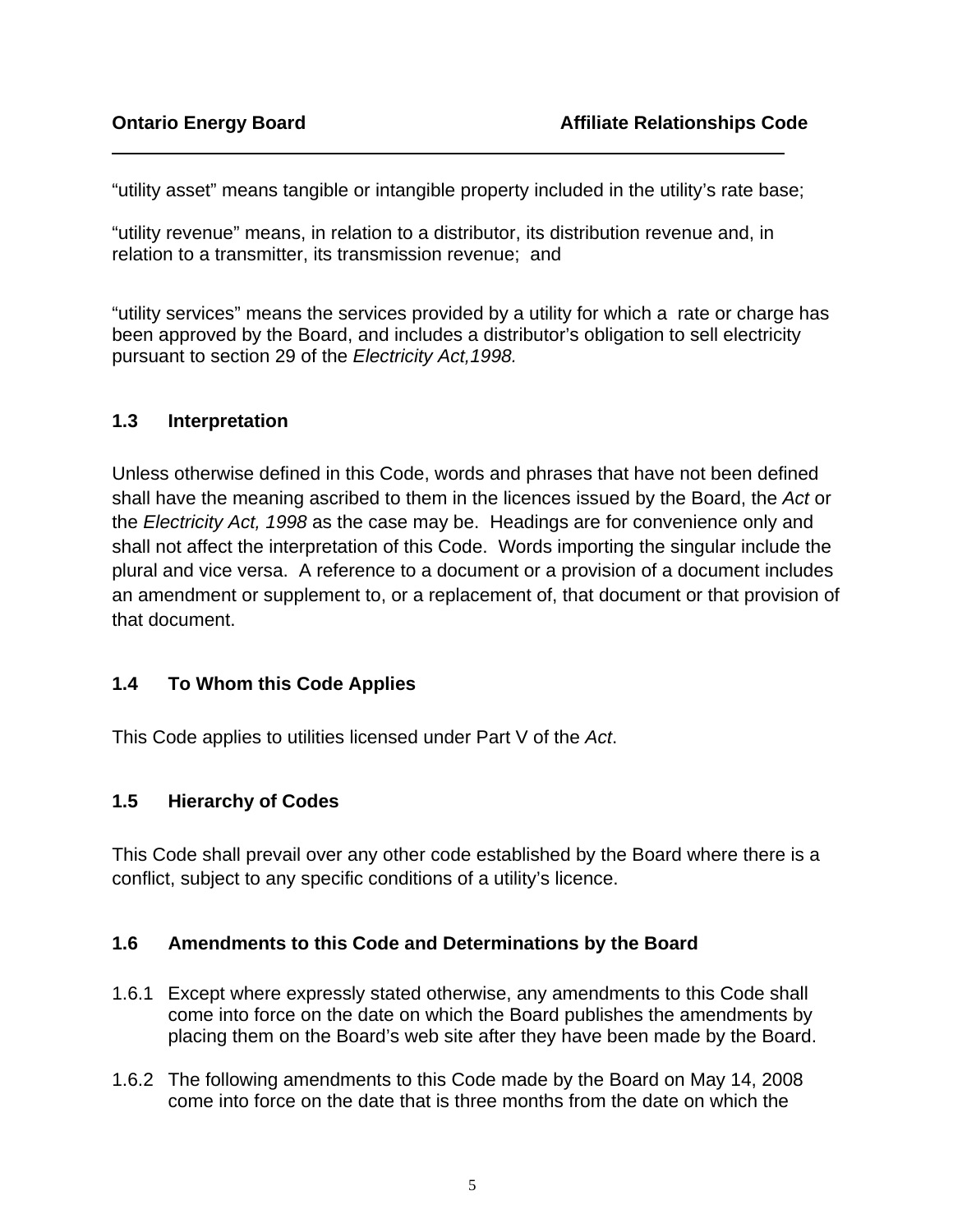Board publishes the amendments by placing them on the Board's web site after they have been made by the Board:

- (a) the amendment to section 1.2 deleting the definition of "fair market value"; and
- (b) the amendments to section 2.3.
- 1.6.3 The amendments to this Code made by the Board on May 14, 2008 do not apply to an Affiliate Contract that was in effect on September 19, 2007 until such time as the initial term of such Affiliate Contract expires.
- 1.6.4 Any matter under this Code requiring a determination by the Board may be determined without a hearing or through an oral, written or electronic hearing, at the Board's discretion.

# **2. STANDARDS OF CONDUCT**

### **2.1 Degree of Separation**

- 2.1.1 A utility shall ensure accounting and financial separation from all affiliates and shall maintain separate financial records and books of accounts.
- 2.1.2 A utility shall ensure that at least one-third of its Board of Directors is independent from any affiliate.

### **2.2 Providing or Receiving Services, Resources, Products or Use of Asset**

- 2.2.1 Where a utility provides a service, resource, product or use of asset to an affiliate or receives a service, resource, product or use of asset from an affiliate, it shall do so in accordance with a Services Agreement, the terms of which may be reviewed by the Board to ensure compliance with this Code. The Services Agreement shall include:
	- (a) the type, quantity and quality of service;
	- (b) pricing mechanisms;
	- (c) cost allocation mechanisms;
	- (d) confidentiality arrangements;
	- (e) the apportionment of risks (including risks related to under or over provision of service); and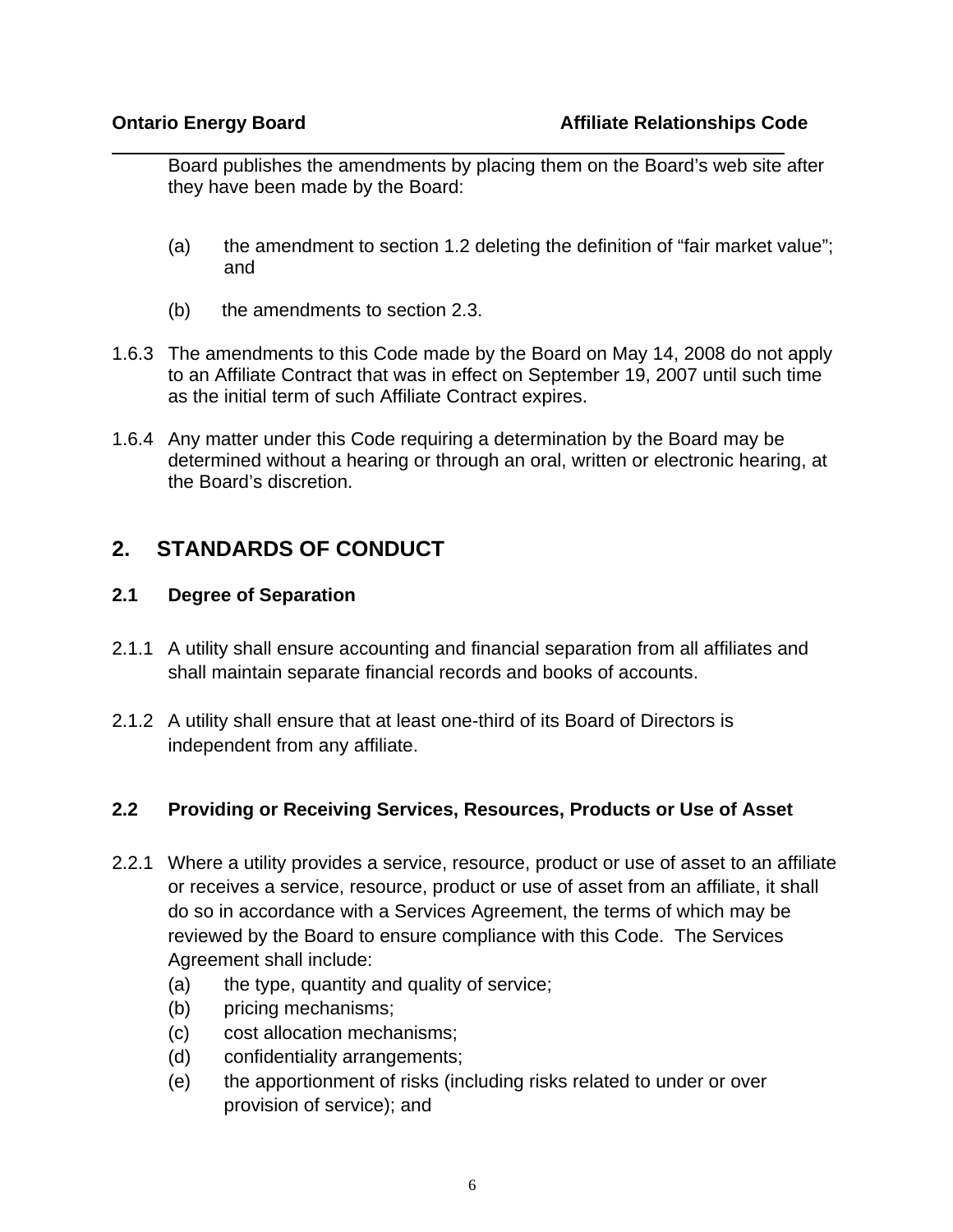l

- (f) a dispute resolution process for any disagreement arising over the terms or implementation of the Services Agreement.
- 2.2.2 Where a utility shares information services with an affiliate, all confidential information must be protected from access by the affiliate. Access to a utility's information services shall include appropriate computer data management and data access protocols as well as contractual provisions regarding the breach of any access protocols. A utility shall, if required to do so by the Board, conduct a review of the adequacy, implementation or operating effectiveness of the access protocols and associated contractual provisions which complies with the provisions of section 5970 of the CICA Handbook. A utility shall also conduct such a review when the utility considers that there may have been a breach of the access protocols or associated contractual provisions and that such review is required to identify any corrective action that may be required to address the matter. The utility shall comply with such directions as may be given by the Board in relation to the terms of the section 5970 review. The results of any such review shall be made available to the Board.
- 2.2.3 A utility shall not share with an affiliate that is an energy service provider employees that are directly involved in collecting, or have access to, confidential information.
- 2.2.4 In the event of an emergency situation a utility may, without a Services Agreement, provide a service, resource, product or use of asset to, or receive a service, resource, product or use of asset from, an affiliate which is also a utility.
- 2.2.5 The transfer pricing rules set out in section 2.3 do not apply when a utility provides a service, resource, product or use of asset to, or receives a service, resources, product or use of asset from, an affiliate in an emergency situation; a reasonable fully-allocated cost-related price shall be determined afterwards by the parties.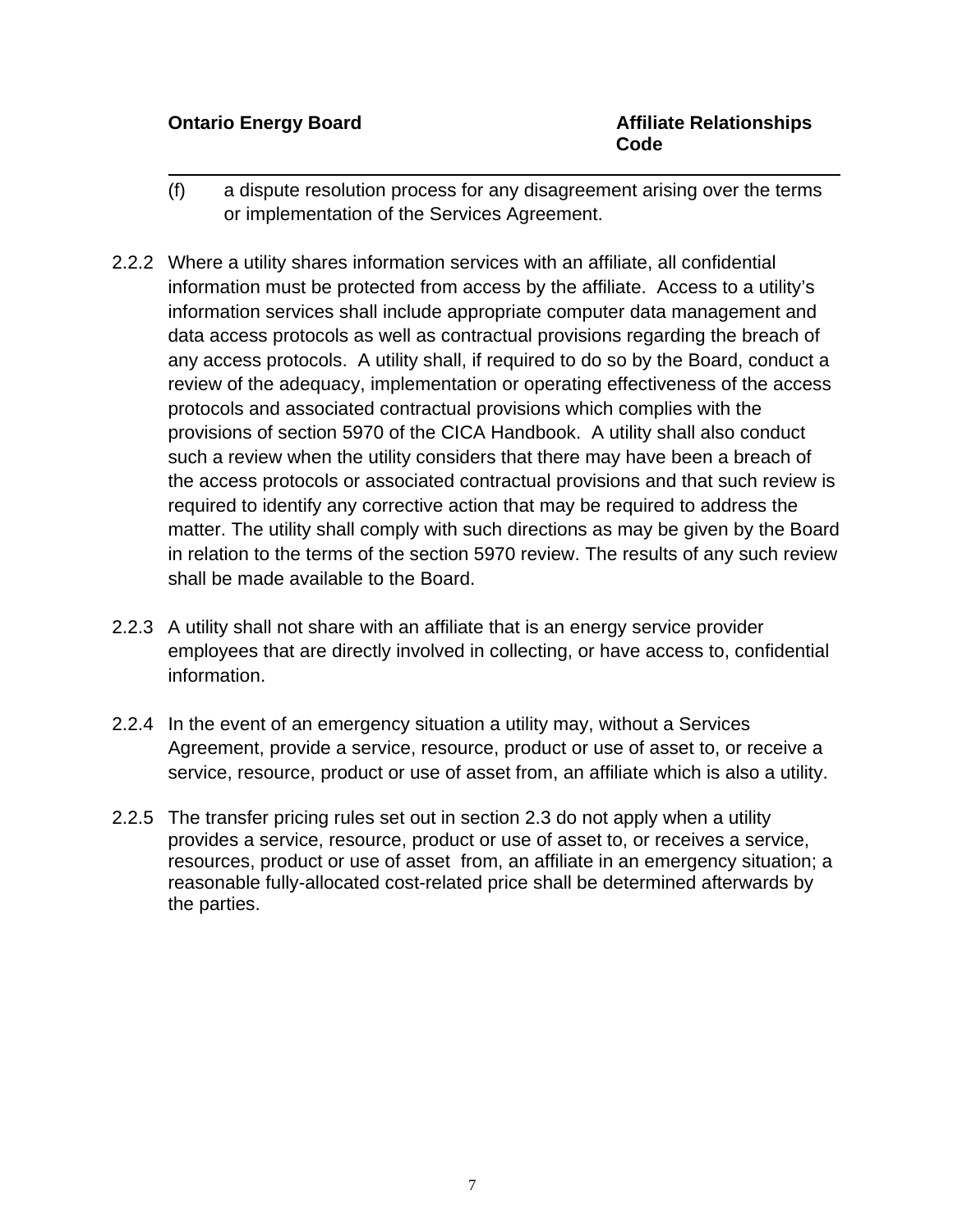#### **2.3 Transfer Pricing**

#### **2.3.1 Term of Contracts with Affiliates**

2.3.1.1 The term of an Affiliate Contract between a utility and an affiliate shall not exceed five years, unless otherwise approved by the Board.

#### **2.3.2 Outsourcing to an Affiliate**

- 2.3.2.1 If a utility intends to enter into an Affiliate Contract for the receipt of a service, product, resource, or use of asset that it currently provides to itself, the utility shall first undertake a business case analysis, unless the Affiliate Contract would have an annual value of less than \$100,000 or 0.1% of the utility's utility revenue, whichever is greater. Where an Affiliate Contract has a term of more than one year, the annual value of the Affiliate Contract shall be determined by dividing the total value of the Affiliate Contract by the number of years in the term.
- 2.3.2.2 For the purposes of section 2.3.2.1, the business case analysis shall contain (a) description of relevant utility needs on a per-service basis, (b) identification of the options available internally or externally from an affiliate or third party, (c) economic evaluation of all available options including the utility's current fullyallocated cost (which may include a return on the utility's invested capital equal to the approved weighted average cost of capital), (d) explanation of the selection criteria (including any non-price factors to be taken into account), (e) estimate of any benefits to the utility's Ontario ratepayers from outsourcing, and (f) justification of why any separate items were bundled together when considered for outsourcing.

### **2.3.3 Where a Market Exists**

2.3.3.1 Where a reasonably competitive market exists for a service, product, resource or use of asset, a utility shall pay no more than the market price when acquiring that service, product, resource or use of asset from an affiliate.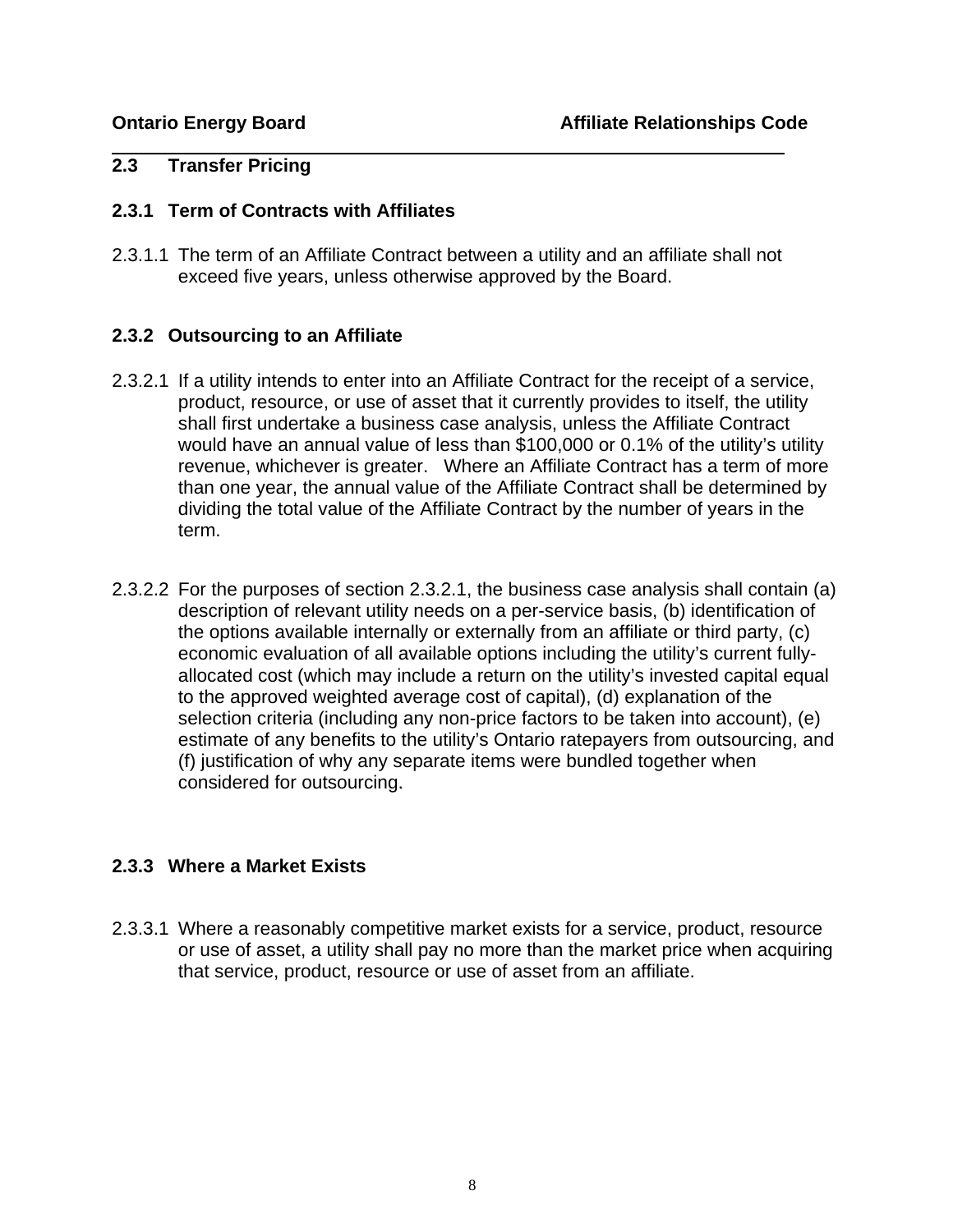- 2.3.3.2 A fair and open competitive bidding process shall be used to establish the market price before a utility enters into or renews an Affiliate Contract under which the utility is acquiring a service, product, resource or use of asset from an affiliate.
- 2.3.3.3 Despite section 2.3.3.2, where satisfactory benchmarking or other evidence of market price is available, a competitive tendering or bidding process is not required to establish the market price for a contract with an annual value of less than \$100,000 or 0.1% of the utility's utility revenue, whichever is greater. Where an Affiliate Contract has a term of more than one year, the annual value of the Affiliate Contract shall be determined by dividing the total value of the Affiliate Contract by the number of years in the term.
- 2.3.3.4 Where the value of a proposed contract over its term exceeds \$500,000 or 0.5% of the utility's utility revenue, whichever is greater, a utility shall not award the contract to an affiliate before an independent evaluator retained by the utility has reported to the utility on how the competing bids meet the criteria established by the utility for the competitive bidding process.
- 2.3.3.5 The Board may, for the purposes of sections 2.3.3.3 and 2.3.3.4, consider more than one Affiliate Contract to be a single Affiliate Contract where they have been entered into for the purpose of setting the contract values at levels below the threshold level set out in section 2.3.3.3 or 2.3.3.4.
- 2.3.3.6 Where a reasonably competitive market exists for a service, product, resource or use of asset, a utility shall charge no less than the greater of (i) the market price of the service, product, resource or use of asset and (ii) the utility's fullyallocated cost to provide service, product, resource or use of asset, when selling that service, product, resource or use of asset to an affiliate.

#### **2.3.4 Where No Market Exists**

2.3.4.1 Where it can be established that a reasonably competitive market does not exist for a service, product, resource or use of asset that a utility acquires from an affiliate, the utility shall pay no more than the affiliate's fully-allocated cost to provide that service, product, resource or use of asset. The fully-allocated cost may include a return on the affiliate's invested capital. The return on invested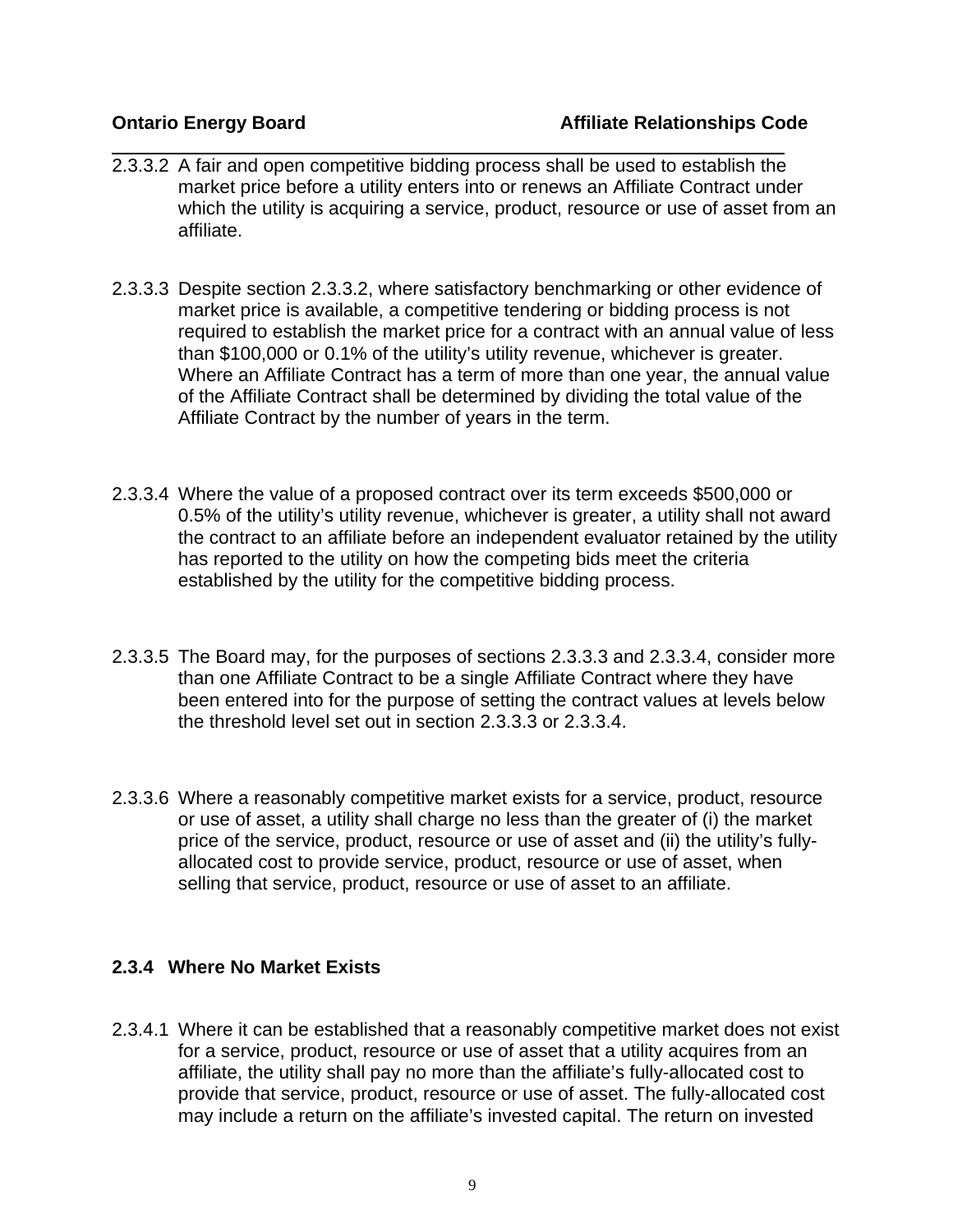capital shall be no higher than the utility's approved weighted average cost of capital.

- 2.3.4.2 Where a reasonably competitive market does not exist for a service, product, resource or use of asset that a utility sells to an affiliate, the utility shall charge no less than its fully-allocated cost to provide that service, product, resource or use of asset. The fully-allocated cost shall include a return on the utility's invested capital. The return on invested capital shall be no less than the utility's approved weighted average cost of capital.
- 2.3.4.3 Where a utility pays a cost-based price for a service, resource, product or use of asset that is obtained from an affiliate, the utility shall obtain from the affiliate, from time to time as required to keep the information current, a detailed breakdown of the affiliate's fully-allocated cost of providing the service, resource, product or use of asset.

### **2.3.5 Shared Corporate Services**

2.3.5.1 For shared corporate services, fully-allocated cost-based pricing (as calculated in accordance with sections 2.3.4.1 and 2.3.4.2) may be applied between a utility and an affiliate in lieu of applying the transfer pricing provisions of section 2.3.3.1 or section 2.3.3.6, provided that the utility complies with section 2.3.4.3.

#### **2.3.6 Transfer of Assets**

- 2.3.6.1 If a utility sells or transfers to an affiliate a utility asset, the price shall be the greater of the market price and the net book value of the asset.
- 2.3.6.2 Before selling or transferring to an affiliate a utility asset with a net book value that exceeds \$100,000 or 0.1% of the utility's utility revenue, whichever is greater, the utility shall obtain an independent assessment of its market price.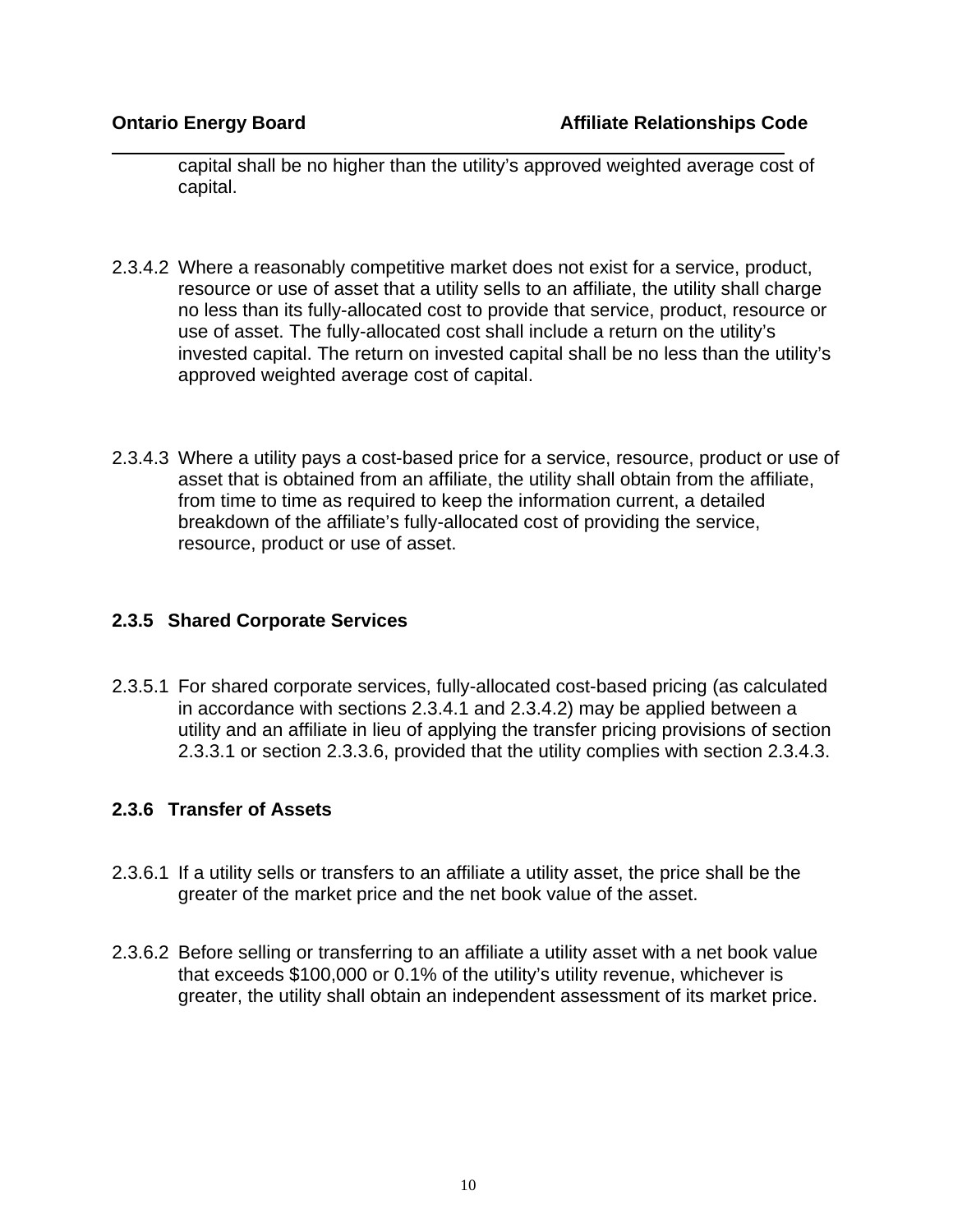- 2.3.6.3 If a utility purchases or obtains the transfer of an asset from an affiliate, the price shall be no more than the market price.
- 2.3.6.4 Before a utility purchases or obtains the transfer of an asset from an affiliate with a net book value that exceeds \$100,000 or 0.1% of the utility's utility revenue, whichever is greater, the utility shall obtain an independent assessment of its market price.
- 2.3.6.5 The Board may, for the purposes of sections 2.3.6.2 and 2.3.6.4, consider more than one asset transaction to be a single transaction where the transactions have been entered into for the purpose of setting the transfer prices at levels below the threshold level set out in section 2.3.6.2 or 2.3.6.4.

### **2.3.7 Transfer Price Established by Law or Code**

2.3.7.1 Where a statute, a regulation, or a code established by the Board, prescribes the amount to be charged by or to a utility in relation to the provision or receipt of a service, product, resource or use of asset, that Act, regulation or Code shall prevail over the requirements of sections 2.3.3 to 2.3.5 to the extent of any inconsistency.

#### **2.4 Financial Transactions with Affiliates**

- 2.4.1 A utility may provide loans, guarantee the indebtedness of, or invest in the securities of an affiliate, but shall not invest or provide guarantees or any other form of financial support if the amount of support or investment, on an aggregated basis over all transactions with all affiliates, would equal an amount greater than 25 percent of the utility's total equity.
- 2.4.2 A utility shall ensure that any loan, investment, or other financial support provided to an affiliate is provided on terms no more favourable than what that affiliate would be able to obtain on its own from the capital markets and in all cases at no more favourable terms than the utility could obtain directly for itself in capital markets.

#### **2.5 Equal Access to Services**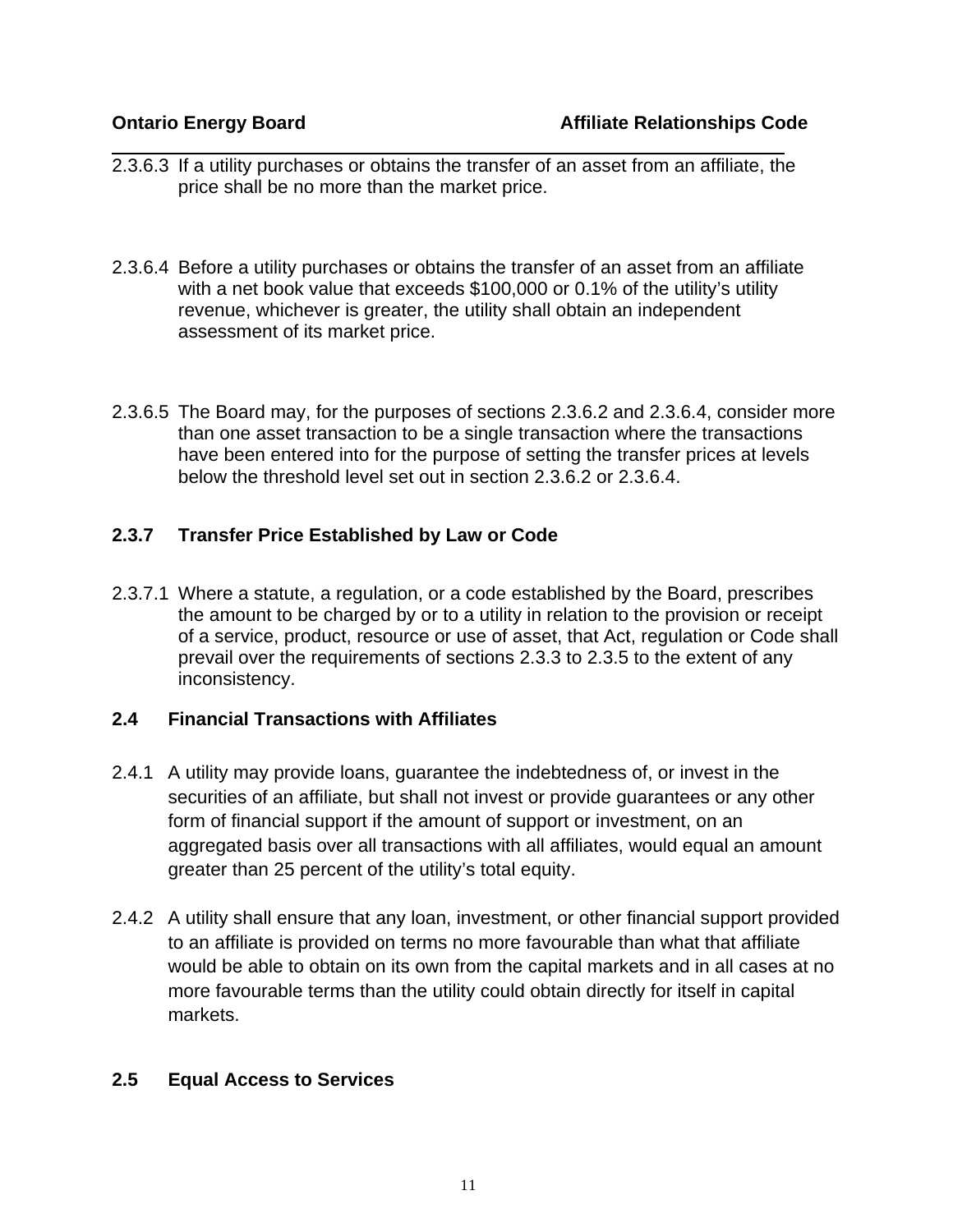- 2.5.1 A utility shall not endorse or support marketing activities of an affiliate which is an energy service provider. A utility may include an affiliate as part of a listing of alternative service providers, but the affiliate's name shall not in any way be highlighted.
- 2.5.2 A utility, including its employees and agents, shall not state or imply to consumers a preference for any affiliate who is an energy service provider.
- 2.5.3 A utility shall take all reasonable steps to ensure that an affiliate does not use the utility's name, logo or other distinguishing characteristics in a manner which would mislead consumers as to the distinction between the utility and the affiliate.
- 2.5.4 A utility shall take reasonable steps to ensure that an affiliate does not imply in its marketing material favoured treatment or preferential access to the utility's system or utility services*.* If the utility becomes aware of inappropriate marketing activity by an affiliate, it shall:
	- (a) immediately take reasonable steps to notify affected customers of the violation;
	- (b) take necessary steps to ensure the affiliate is aware of the concern; and
	- (c) inform the Board in writing of such activity and the remedial measures that were undertaken by the utility.
- 2.5.5 A utility shall apply all Rate Orders and rate schedules to an affiliate in the same manner as would be applied to similarly situated non-affiliated parties.
- 2.5.6 Requests by an affiliate or an affiliate's customers for access to a utility's transmission or distribution network or for utility services shall be processed and provided by the utility in the same manner as would be processed or provided for similarly situated non-affiliated parties.

## **2.6 Confidentiality of Confidential Information and Restriction on Provision of System Planning Information**

2.6.1 A utility shall not release to an affiliate confidential information relating to a smart sub-metering provider, wholesaler, consumer, retailer or generator without the consent of that smart sub-metering provider, wholesaler, consumer, retailer or generator.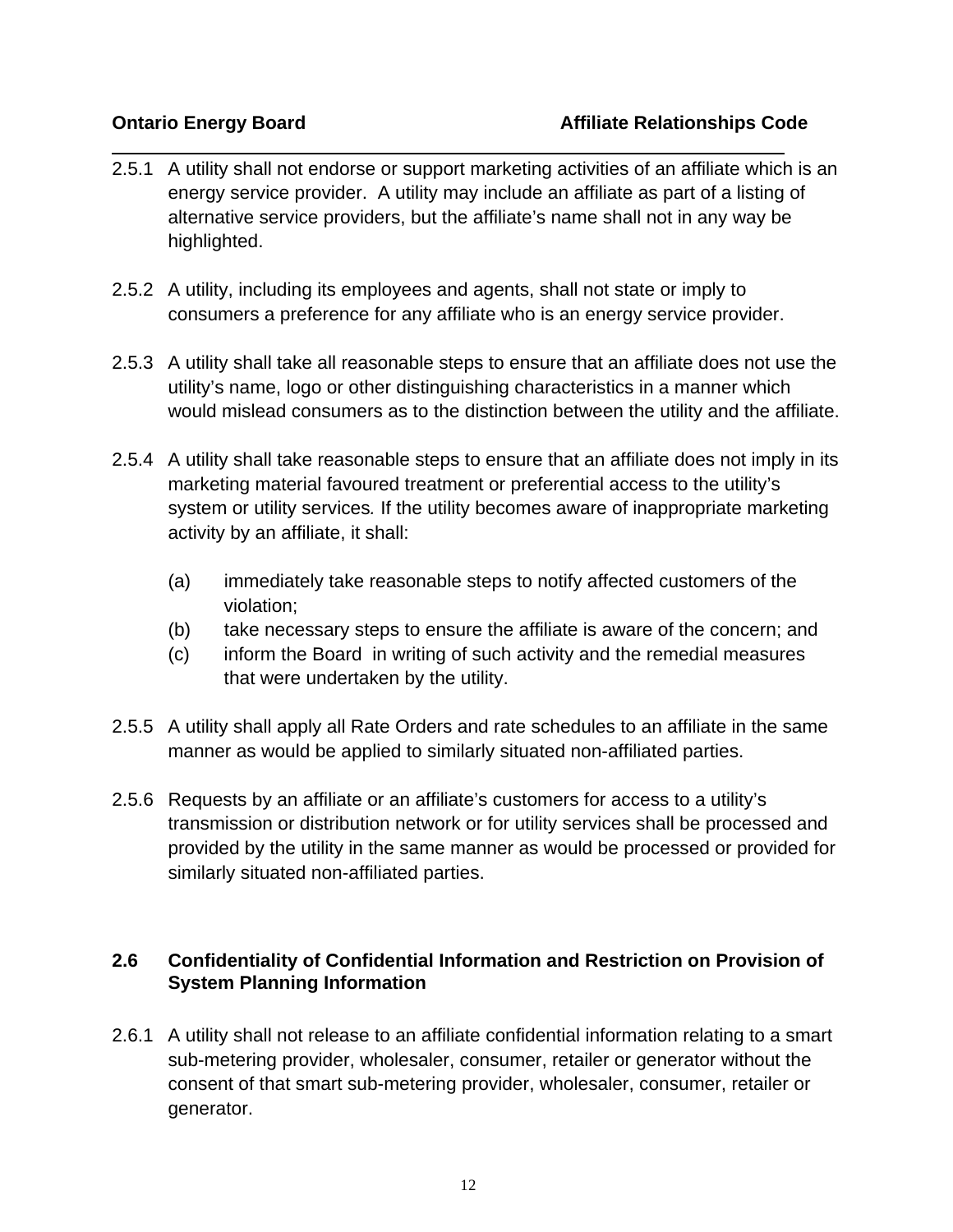- 2.6.2 A utility shall not disclose confidential information to an affiliate without the consent in writing of the smart sub-metering provider, wholesaler, consumer, retailer or generator, as the case may be, except to the extent permitted by the utility's licence or where confidential information is required to be disclosed:
	- (a) for billing, settlement or market operation purposes;
	- (b) for law enforcement purposes;
	- (c) for the purpose of complying with any legislative or regulatory requirement; or
	- (d) for the processing of past due accounts of the smart sub-metering provider, wholesaler, consumer, retailer or generator, as the case may be, which have been passed to a debt collection agency.
- 2.6.3 Confidential information may be disclosed where the information has been sufficiently aggregated such that information pertaining to any individual smart sub-metering provider, wholesaler, consumer, retailer, or generator cannot reasonably be identified. If such information is aggregated it must be disclosed on a non-discriminatory basis to any party requesting the information.
- 2.6.4 Subject to section 2.6.5, a utility shall not provide system planning information to an affiliate that is an energy service provider.
- 2.6.5 A utility may provide system planning information to an affiliate that is an energy service provider:
	- (a) if the system planning information is made available to non-affiliated third parties at the same time, or has previously been made available to nonaffiliated third parties, on a non-confidential basis in substantially the same form and on the same terms and conditions as it is made available to the affiliate;
	- (b) if the system planning information is, at the time of provision to the affiliate, publicly available in substantially the same form as it is made available to the affiliate; or
	- (c) for the purposes of complying with any legislative or regulatory requirement.